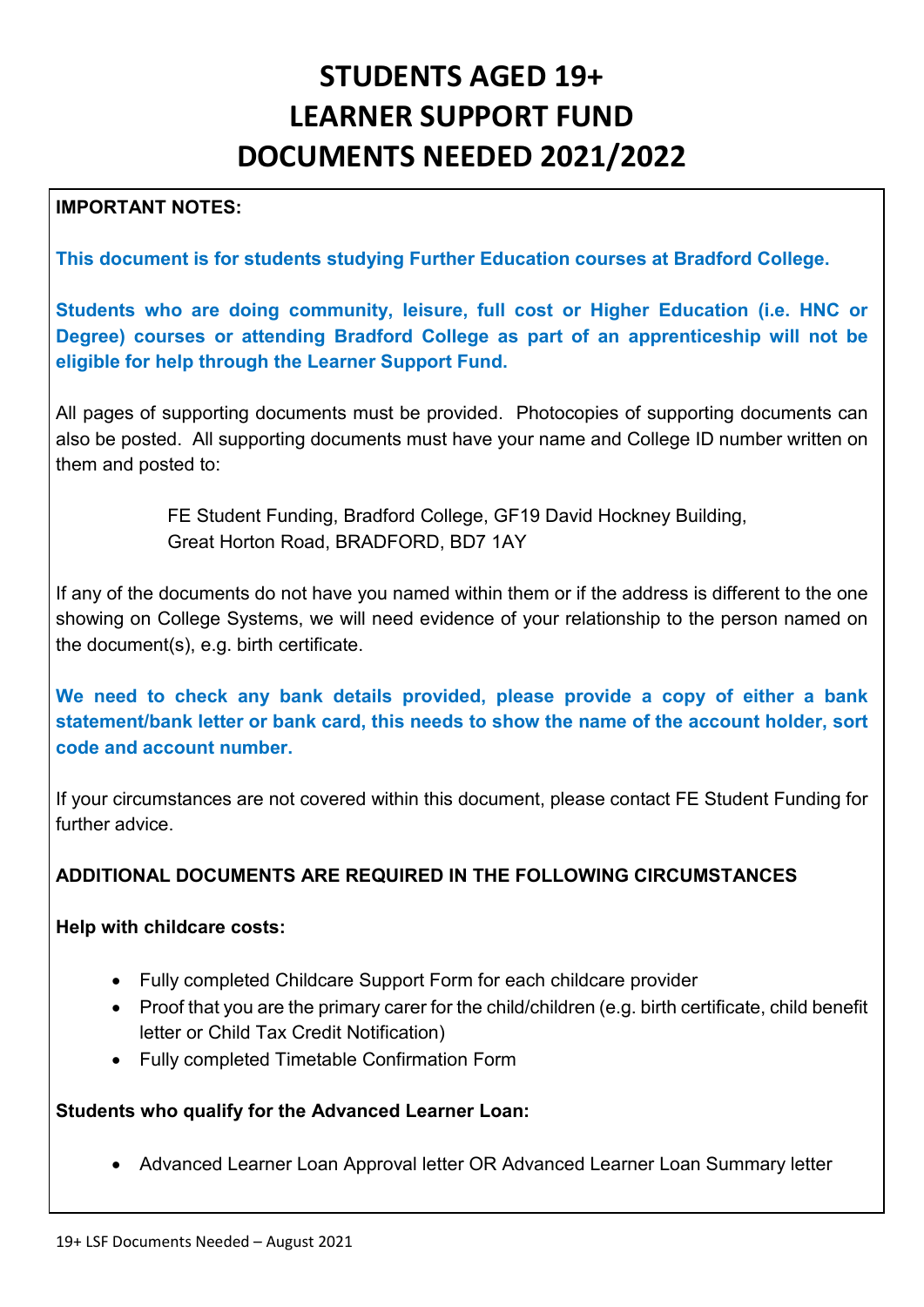# **Financially independent or financially independent with child(ren)**

## **Receive tuition fee remission due to low income/means tested benefits**

No supporting documents required.

**N.B.: If applying for childcare support additional supporting documents NEEDED (refer to page 1).**

## **Do not receive tuition fee remission but:**

#### **Receive Income Support/Income Based Job Seekers Allowance/Income Related Employment Support Allowance/Guaranteed Pension Credit**

Please provide either (must be in your name and/or partners name):

- Award letter dated within the last 3 months
- Award letter dated within the last 6 months and recent bank statement showing benefit payments

#### **Receive Universal Credit**

Please provide (must be in your name and/or partners name):

• Last monthly Universal Credit Assessment (full assessment must be provided)

#### **Supported through the National Asylum Support Service**

Please provide:

- Household ASPEN Card
- Mini-bank or shopping receipt showing ASPEN Card used within the last week
- ARC card OR Home Office paperwork showing immigration status

## **Receive Working Tax/Child Tax Credits**

Please provide one of the following (must be in your name and/or partners name):

- 2021-2022 Working Tax/Child Tax Credit Award Notification
- 2020-2021 Working Tax/Child Tax Credit Annual Review for year ending April 2021 Annual Reviews with the solid red line through the middle of page 1 cannot be accepted

#### **Working with gross annual earnings less than £25,000**

Please provide one of the following (for yourself or/and partner if both working):

- Wage slips to cover the last 4 weeks
- Letter from employer confirming annual wage OR employment contract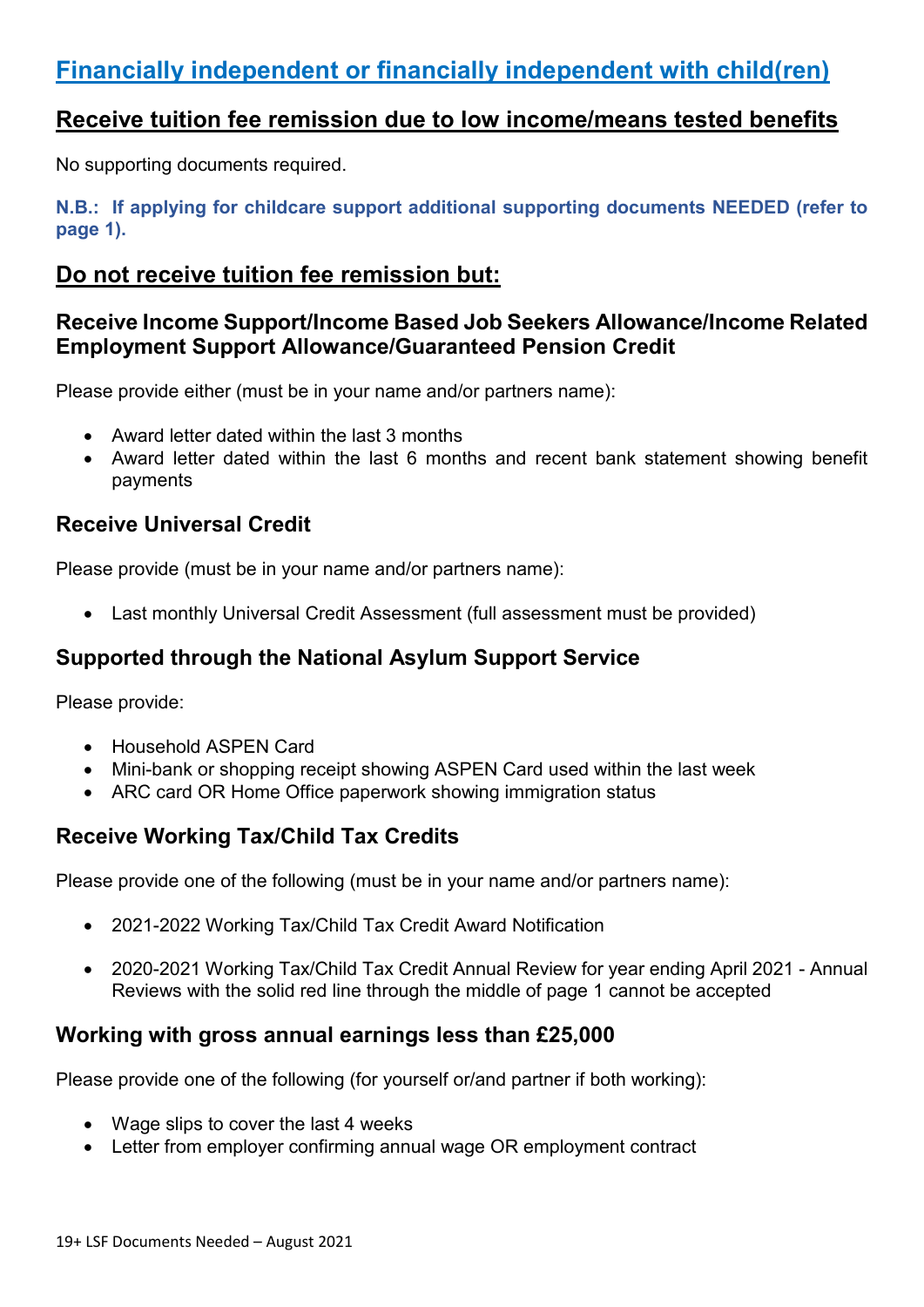#### *Employed and Self-employed*

Please provide one of the following for each person employed:

- Wage slips to cover the last 4 weeks
- Letter from employer confirming annual wage OR employment contract

Please provide one of the following for each person who is self-employed:

- Most recent audited accounts
- Most recent official Tax Return

#### *Self-employed*

Please provide one of the following:

- Most recent audited accounts
- Most recent official Tax Return

# **Aged 19-24 studying full-time, not financially independent and living with parent(s)/guardian(s)**

#### **Parent(s)/guardian(s) receive Working Tax/Child Tax Credits**

Please provide one of the following:

- 2021-2022 Working Tax/Child Tax Credit Award Notification
- 2020-2021 Working Tax/Child Tax Credit Annual Review for year ending April 2021 Annual Reviews with the solid red line through the middle of page 1 cannot be accepted

#### **Parent(s)/guardian(s) receive Income Support/Income Based Job Seekers Allowance/Income Related Employment Support Allowance/Guaranteed Pension Credit**

Please provide one of the following:

- Award letter dated within the last 3 months
- Award letter dated within the last 6 months and recent bank statement showing benefit payments

## **Parent(s)/guardian(s) receive Universal Credit**

Please provide:

• Last monthly Universal Credit assessment (full assessment must be provided)